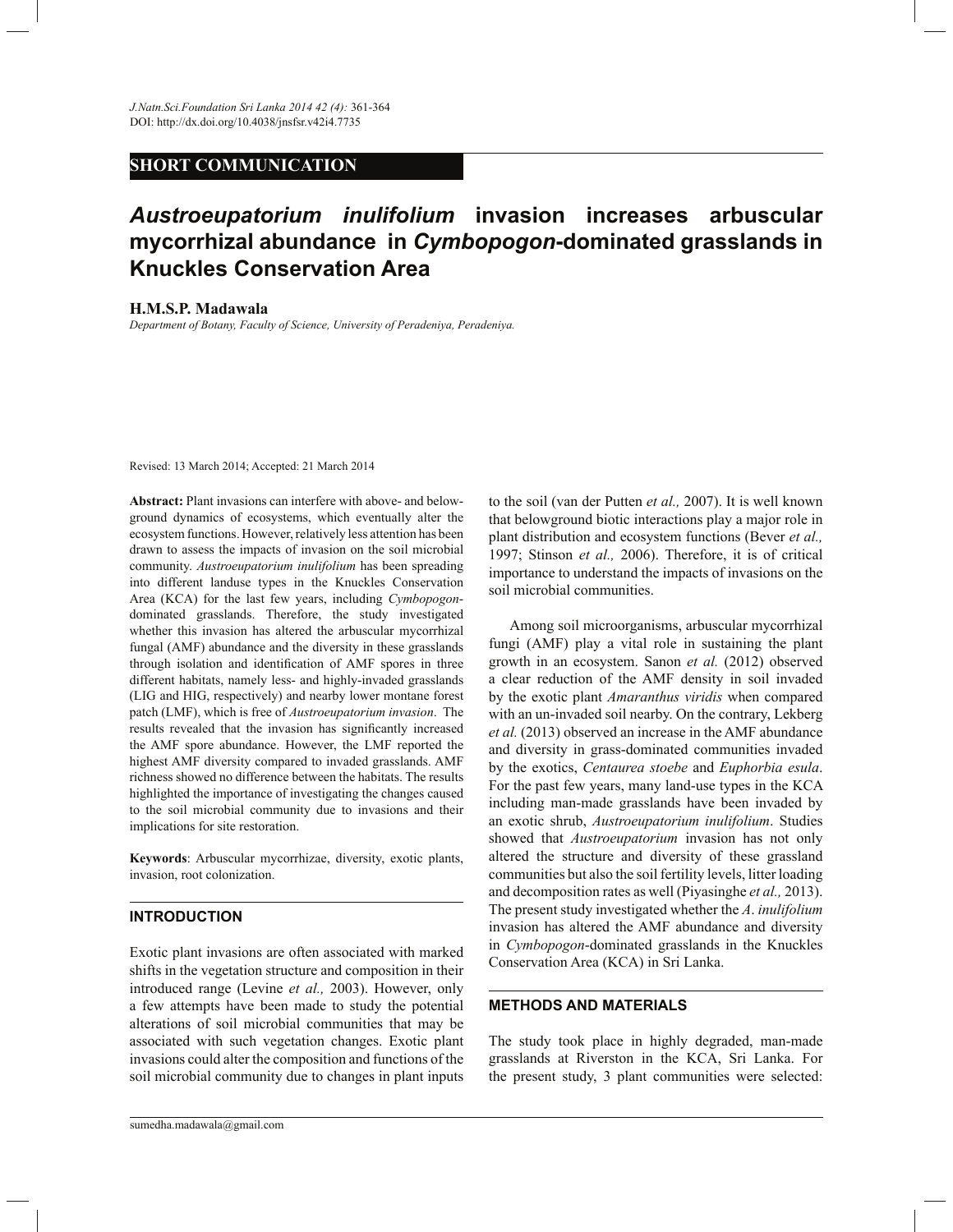two grassland communities with different levels of *Austroeupatorium* invasion (less- and highly-invaded grasslands, hereafter referred to as LIG and HIG, respectively) and a lower-montane forest (LMF) patch bordering these grasslands. From each of the plant community (LIG, HIG and LMF) dominated by *Cymbopogon nardus, Austroeupatorium* and native plant species, respectively 10 composite soil samples were taken within 500 m of each other. Based on the visual observations, LIG and HIG had an invasive coverage of  $\leq$  30 and  $>$  80 %, respectively. The forest-grassland edge had an *Austroeupatorium* coverage of < 5 %, which decreased rapidly towards the forest interior (Haluwana & Madawala, 2013). Some basic soil chemical properties of the 3 vegetation types are given in the Table 1. Root samples of *Austroeupatorium* and *Ageratina riparia* (another exotic invasive plant dominating the ground layer of LMF) were extracted and preserved in 70 % ethyl alcohol until processed.

**Table 1**: Basic soil chemical parameters at the study sites

| Soil parameters | $LIG^*$                       | $HIG^*$                       | LMF#              |
|-----------------|-------------------------------|-------------------------------|-------------------|
|                 |                               |                               |                   |
| Soil pH         | $5.48 \pm 0.11^{\text{ b}}$   | 5.91 $\pm$ 0.27 <sup>a</sup>  | $5.5 \pm 0.04$    |
| Total C $(\% )$ | $4.20 \pm 0.22$ <sup>a</sup>  | $4.22 \pm 0.29$ <sup>a</sup>  | $4.8 \pm 0.01$    |
| Total N $(%)$   | $0.37 \pm 0.09^{\mathrm{b}}$  | $0.44 \pm 0.10^{\circ}$       | $0.085 \pm 0.001$ |
| Total $P(\% )$  | $0.099 \pm 0.01$ <sup>a</sup> | $0.098 \pm 0.02$ <sup>a</sup> | $0.065 \pm 0.001$ |
|                 |                               |                               |                   |

Significant differences were indicated using different letters following one-way ANOVA. LMF not included in the analysis. Average values  $(n = 18)^{*}$  are indicated with standard errors of mean.

\* Piyasinghe *et al*. (2013)

# Gunaratne *et al*. (2010)

The soil samples were analyzed to determine the total number of AMF spores in 100 g of dry soil using wet sieving and decanting, followed by sucrose centrifugation. Spores (categorized into 45, 63 and 125  $\mu$ m diameter classes) were counted under a compound microscope and different morphotypes were identified to the genus level with the aid of the descriptions available at *http://invam. caf.Wvu.edu\_info/Taxonomy/species.htm*. The roots of *Austroeupatorium* and *A. riparia* were cleared in 10 % KOH, stained with 0.05 % w/v trypan blue (Kormanik & McGraw, 1982) and the percentage colonization of AMF (McGonigle *et al.,* 1990) was determined.

 Using the spore counts and different spore morphotypes, the species density (number of AMF spores present in 100 g of dry soil), species richness (number of AMF morphotypes present in 100 g of dry soil) and diversity indices such as Simpson's dominance index (Is) and Shannon's diversity index (H) were calculated. Evenness values [evenness = H/Ln (number of morphotypes)] were also calculated. Percentage root colonization was estimated by the number of cells infected over the total number of cells counted. AMF spore data were statistically analyzed using ANOVA in Minitab 16.0. The means were separated using Tukey's test. Root colonization percentages were compared using a t-test with arcsine transformed data.

#### **RESULTS**

A total of 31 AMF morphotypes were detected in all three study sites. Out of this, 24 morphotypes were identified to their generic levels, while 7 remained as un-identified. A total of 30, 29 and 28 morphotypes (belonging to three different size classes) were isolated from LIG, HIG and LMF, respectively. Out of the 30 morphotypes at LIG, 7 *Glomus* (74.0 % of the total isolates of LIG), 12 *Scutellospora* (17.6 %) and 4 *Gigaspora* (7.1 % of immature spores) species were recorded. There were seven un-identified morphotypes (1.3 %). In HIG, 7 *Glomus* (65.7 %) 12 *Scutellospora* (28.9 %), 4 *Gigaspora* (3.7 %) species and 6 unidentified morphotypes (1.8 %) were recorded. In LMF, 7 *Glomus* (51.1 %), 13 *Scutellospora*  (24.3 %), 4 *Gigaspora* (23.0 %) species and 4 unidentified morphotypes (1.67 %) were detected.

 The highest number of spores (15,439) was recovered from HIG, followed by LIG and LMF (11,480 and 2,808, respectively). The average spore counts (abundance) were significantly higher in both invasive grasslands (LIG and HIG) compared to that of the LMF (one-way ANOVA;  $df = 9$ ,  $F = 6.36$ ,  $p = 0.003$ ). The abundance of AMF spores in forest soils was markedly low. Spore size distribution also varied among the three vegetation types. The total spore count was significantly dominated by medium-sized spores (63 µm) in both LIG and HIG  $(\approx 79$  and 64 %, respectively) but not in LMF (45 %). In all three vegetation types, the lowest contribution to the total spore count was from the large-sized spores (125  $\mu$ m) ( $\approx$  4, 3 and 12 % in LIG, HIG and LMF, respectively). Small- and large-sized spore counts (45 and 125  $\mu$ m) showed no significant differences among the vegetation types (Figure 1).

 The average number of spore morphotypes (richness) demonstrated no significant difference between the vegetation types (Figure 2). However, large-sized spore morphotypes were significantly less in all vegetation types studied compared to that of small- and mediumsized spores.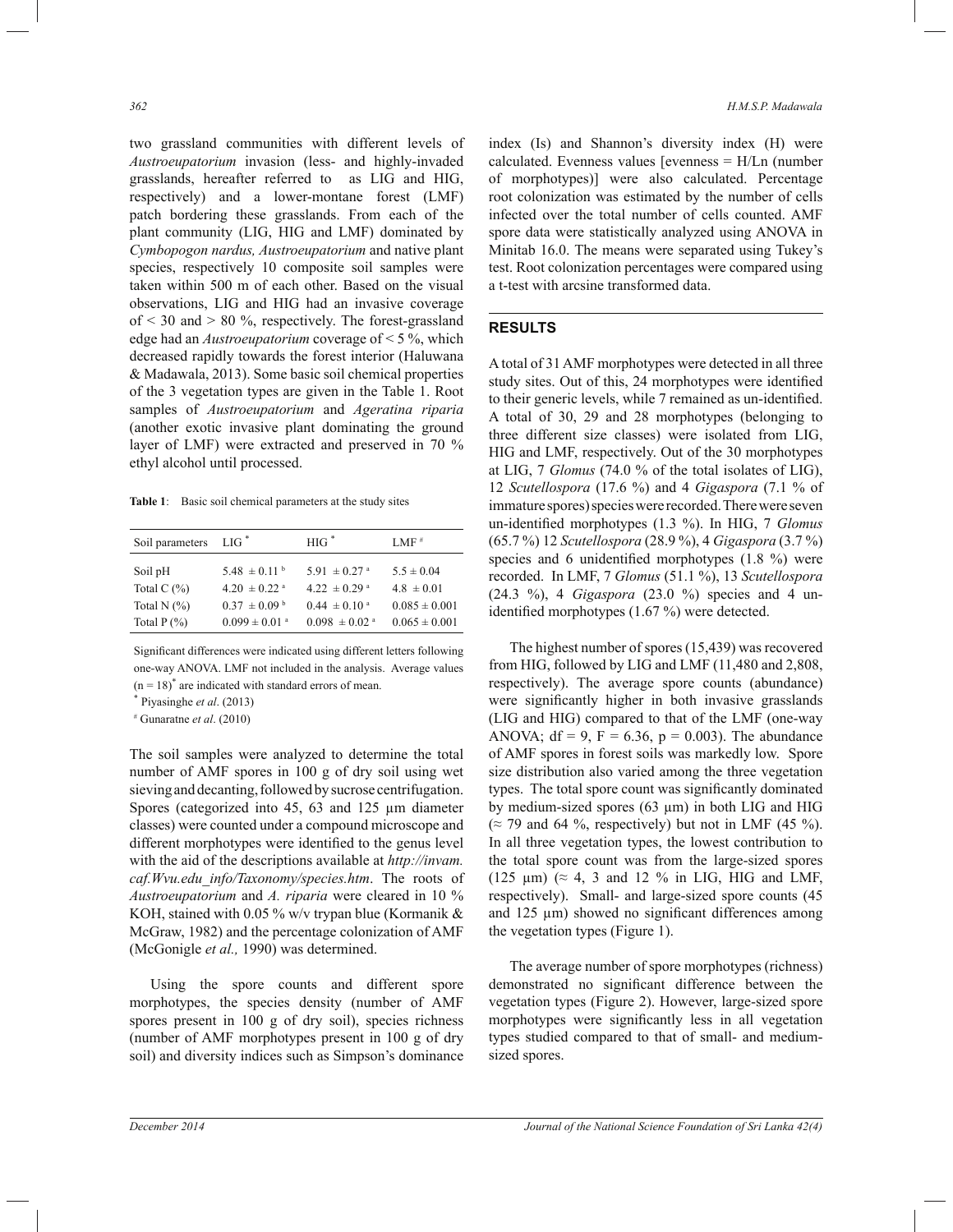*Austroeupatorium invasion increases AMF abundance in grasslands 363*



**Figure 1:** Average arbuscular mycorrhizal fungal spore counts in lessinvaded and highly-invaded grasslands, and lower montane forest soils (LIG, HIG and LMF, respectively) at the Knuckles Conservation Area, Sri Lanka. Bars with different letters indicate significant differences at  $p \le 0.001$  (two-way ANOVA;  $df = 9$ ,  $F = 18.8$  and 51.6 for vegetation type and spore size, respectively).



**Figure 2**: Average number of arbuscular mycorrhizal spore morphotypes under each spore size category (45, 63 and 125 µm) in less-invaded, highly-invaded and lower montane forest soils at the Knuckles Conservation Area, Sri Lanka. Bars with different letters indicate significant differences at  $p \le 0.001$  (two-way ANOVA; df = 9, F = 69.4 spore size).

**Table 2**: Total number of arbuscular mycorrhizal spores, spore morphotypes, diversity indices (Shannon's and Simpson's diversity indices) and evenness values in the three vegetation types studied (less-invaded grassland, highly-invaded grassland and lower-montane forest) at the Knuckles Conservation Area, Sri Lanka.

|                             | Less-invaded<br>grassland<br>(LIG) | Highly-invaded<br>grassland<br>(HIG) | Lower-montane<br>forest<br>(LMF) |
|-----------------------------|------------------------------------|--------------------------------------|----------------------------------|
| Total number of spores      | 11,480                             | 15,439                               | 2,808                            |
| Number of spore morphotypes | 30                                 | 29                                   | 28                               |
| Simpson's diversity index   | 0.787                              | 0.849                                | 0.906                            |
| Shannon's diversity index   | 2.059                              | 2.271                                | 2.682                            |
| Evenness                    | 0.605                              | 0.674                                | 0.805                            |

In spite of the low spore abundance, LMF showed a higher AMF diversity compared to invaded grasslands, HIG and LIG (Table 2). *Austroeupatorium* roots showed a poor AMF colonization (9 %) compared to that of *A. riparia* (28 %).

#### **DISCUSSION**

The present study investigated the alterations of AMF abundance, richness and diversity due to the *Austroeupatorium inulifolium* invasion. The results showed that AMF spore abundance was significantly

higher in invaded grasslands (both LIG and HIG) indicating the ability of the invaded grassland community to support a high AMF population compared to that of the native, mixed plant community present in the forest nearby. The root colonization data revealed that *Austroeupatorium* is not a good host for AMF. Previous studies have also shown that most invaders are either non-mycorrhizal or have a low inherent dependency on mycorrhizae (van der Putten *et al.,* 2007; Seifert *et al.,* 2009). The high abundance and richness of forbs observed in the *Austroeupatorium*-invaded grasslands (Haluwana & Madawala, 2013) may have contributed to

*Journal of the National Science Foundation of Sri Lanka 42(4) December 2014*